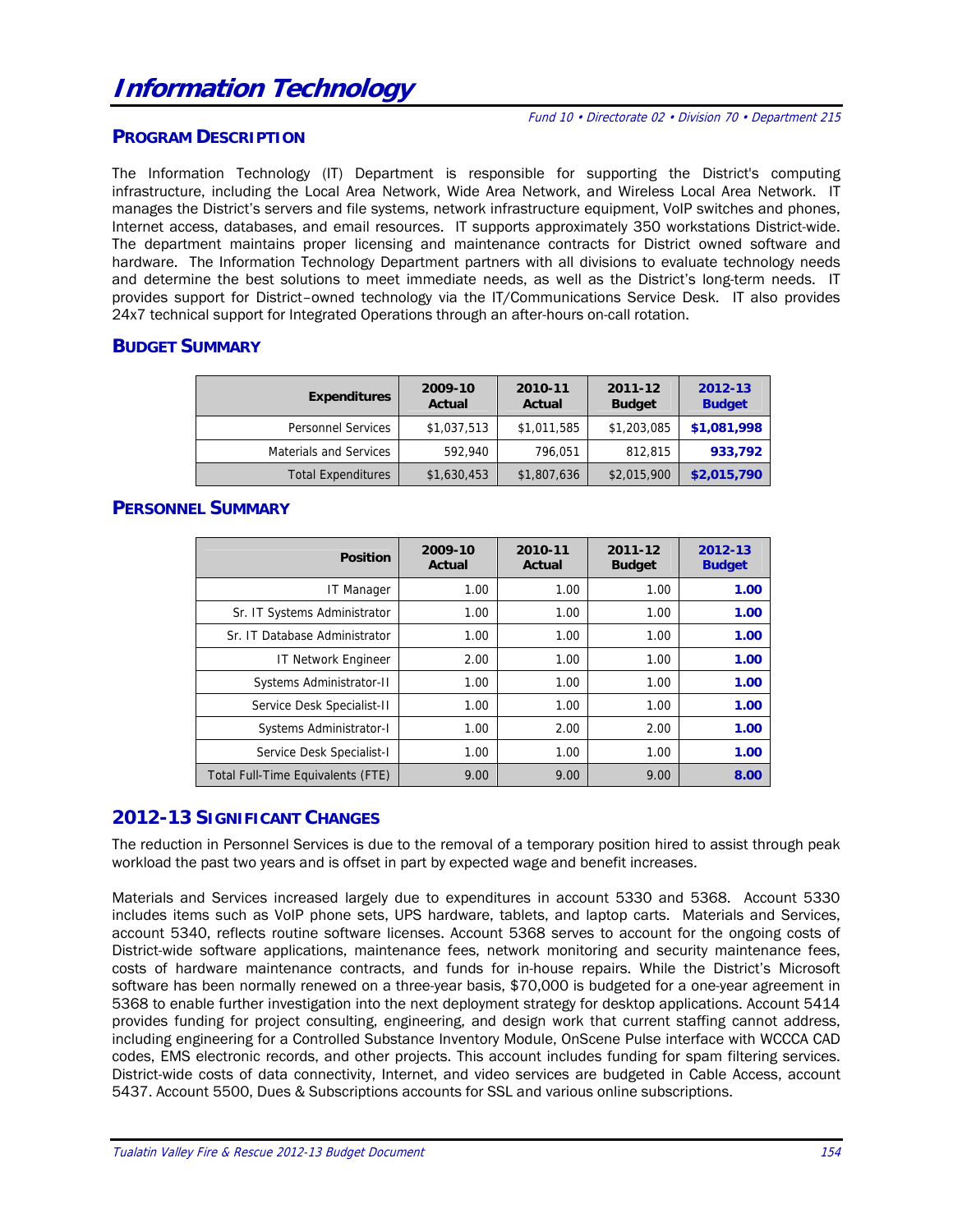# **STATUS OF 2011-12 SERVICE MEASURES**

• Maintain the visibility and service offerings of Information Technology (IT) by partnering with divisions to assist with business needs and budget planning.

| Goal(s):                  | VII                                                                                                                                                                                                                            |
|---------------------------|--------------------------------------------------------------------------------------------------------------------------------------------------------------------------------------------------------------------------------|
| Service Type(s):          | Discretionary                                                                                                                                                                                                                  |
| Measured By:              | Meet with each department and/or division annually to discuss business<br>needs, project status, and future budget requests necessary to                                                                                       |
|                           | accomplish the District's strategic goals.                                                                                                                                                                                     |
| <b>Status or Outcome:</b> | Over the last two years, IT has not experienced a participation level to<br>make these meetings meaningful. In addition, with the pre-plan budget<br>process in place, the need for this forum is less critical to assist with |
|                           | budget preparation. IT remains committed to being an integral part of<br>the budgeting process by partnering with budget managers.                                                                                             |

#### Provide consistent up-time of 99.90% for IT core systems.

| Goal(s):                  | VI. VII                                                                                                                                                                                                                                                                                                                                                                                                                                                                |
|---------------------------|------------------------------------------------------------------------------------------------------------------------------------------------------------------------------------------------------------------------------------------------------------------------------------------------------------------------------------------------------------------------------------------------------------------------------------------------------------------------|
| Service Type(s):          | Essential                                                                                                                                                                                                                                                                                                                                                                                                                                                              |
| Measured By:              | Real-time monitoring and reporting allows IT to evaluate this metric on a<br>per system basis and apply resources as needed to meet this goal.                                                                                                                                                                                                                                                                                                                         |
| <b>Status or Outcome:</b> | This Service Measure was initially established to track system outages<br>to collect and evaluate metrics on problematic and/or unstable systems.<br>The data was used to justify capital investment requests to improve<br>overall system availability and reliability. It has served its purpose well<br>in that the environment is notably more stable today. As a result, this<br>Service Measure will not be carried forward and used as a measure of<br>success. |

#### Forecast IT expenditures and meet budgetary expectations.

| Goal(s):                  | VIII                                                                  |
|---------------------------|-----------------------------------------------------------------------|
| Service Type(s):          | Essential                                                             |
| Measured By:              | Provide Finance with a 15-year capital spending plan to meet District |
|                           | technology requests.                                                  |
| <b>Status or Outcome:</b> | Completed and posted to the SharePoint budget site.                   |

• Support divisions by mining and analyzing data and providing ad-hoc reports from systems such as MUNIS and First OnScene intended to support decision making by managers for projects and business process improvements.

| Goal(s):<br>Service Type(s): | VII<br>Varies depending on request                                                                                                                                                                                                                                                                                                                                                                                                                                                                                                                                                                             |
|------------------------------|----------------------------------------------------------------------------------------------------------------------------------------------------------------------------------------------------------------------------------------------------------------------------------------------------------------------------------------------------------------------------------------------------------------------------------------------------------------------------------------------------------------------------------------------------------------------------------------------------------------|
| Measured By:                 | Customers' needs and response interval                                                                                                                                                                                                                                                                                                                                                                                                                                                                                                                                                                         |
| <b>Status or Outcome:</b>    | This service continues to morph as business needs change and demand<br>continues to increase. For example, before the end of the fiscal year,<br>the legacy FireRMS occupancy database is expected to be replaced by<br>the addition of a module within First OnScene. The reporting functions<br>were designed to provide open access for the District's business<br>partners. With this access, the function has smoothly transitioned<br>beyond IT to Planning, Finance, and the Fire Chief's Office. As a result,<br>this Service Measure will not be carried forward and used as a measure<br>of success. |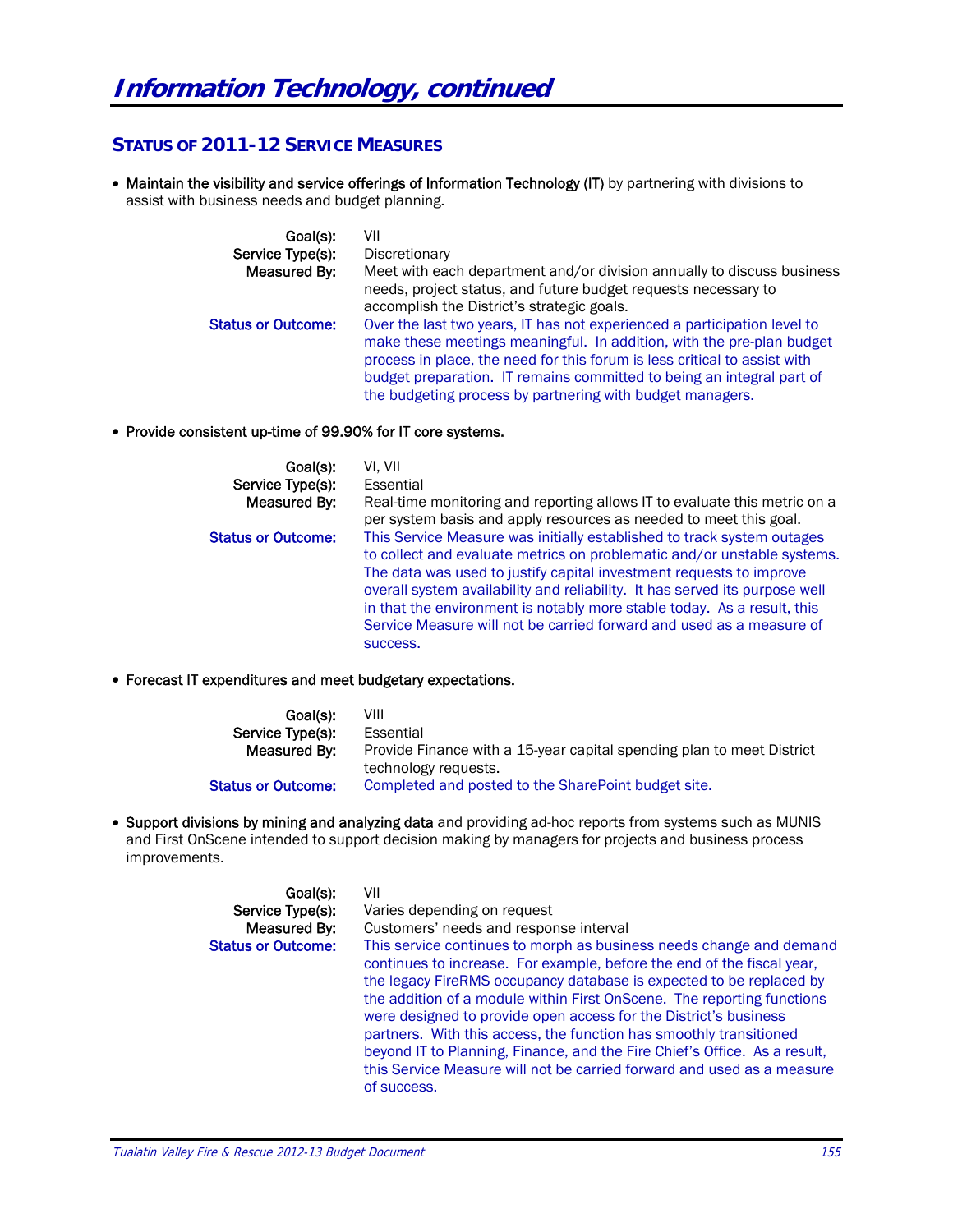# **STATUS OF 2011-12 CHANGE STRATEGIES**

 Achieve an integrated business operations system by evaluating the usefulness of critical databases and defining functional requirements for several key divisions – Eliminate stand-alone legacy databases that cannot be integrated into the existing database architecture. Ensure the database structure is flexible to adapt to the business needs and that it allows access to valuable data for analysis of critical decision criteria. Identify and address functional requirements that are shared District-wide. Strive to utilize existing resources to meet the business needs. Clearly identify and address areas of the business that are not being met.

| Goal(s)/Call(s) for Action: | VII/C and D                                                      |
|-----------------------------|------------------------------------------------------------------|
| <b>Budget Impact:</b>       | Increase required                                                |
| Duration:                   | Year 1 of 1                                                      |
| <b>Budget Description:</b>  | Proposed occupancy database (DB) management system               |
| Partner(s):                 | Integrated Operations, Training                                  |
| <b>Status or Outcome:</b>   | The occupancy records portion of the legacy FireRMS database is  |
|                             | expected to be replaced by the addition of an occupancy database |
|                             | module within First OnScene before the end of the fiscal year.   |

 Enhance proactive network monitoring tools to maintain consistent uptime of essential systems – The District introduced network monitoring in 2007. Since that time, the infrastructure and complexity has changed significantly, and IT has determined that an "enterprise" business solution that includes hardware monitoring would enhance the monitoring capabilities to support the network. This solution monitors all business critical servers, network hardware, storage systems, and Onboard Mobile Gateways (OMGs) for failures and performance metrics. Proper monitoring allows IT to react as quickly and accurately as possible to a failure.

Goal(s)/Call(s) for Action: VI/B

**Budget Impact:** Increase required<br>
Duration: Year 1 of 1 Year 1 of 1 **Budget Description:** Network monitoring solution Partner(s): Not applicable **Status or Outcome:** Currently, potential vendor solutions are being tested and evaluated by the Sr. Systems Administrator and the Network Engineer. The monitoring solution is expected to be purchased and implemented in this fiscal year.

 Enhance security solution for security threat management and eliminate single points of failure – The existing internet security devices in use by the District are depreciated, non-redundant, and require disparate management systems. Of the utmost concern is the lack of redundancy in the hardware. The existing devices are single points of failure for critical services such as Virtual Private Network (VPN) and the secure firewall. The current older VPN device used to connect the OMGs to the network is not supported by In Motion, the OMG vendor. The solution is industry standard, modular in features and supported security hardware, with hardware redundancy and automatic failover that will replace up to three devices and associated maintenance agreements.

| Goal(s)/Call(s) for Action: | VI/B                                                                                                                                                                                                                                                                                                   |
|-----------------------------|--------------------------------------------------------------------------------------------------------------------------------------------------------------------------------------------------------------------------------------------------------------------------------------------------------|
| <b>Budget Impact:</b>       | Increase required                                                                                                                                                                                                                                                                                      |
| Duration:                   | Year 1 of 1                                                                                                                                                                                                                                                                                            |
| <b>Budget Description:</b>  | Internet security solution                                                                                                                                                                                                                                                                             |
| Partner(s):                 | Not applicable                                                                                                                                                                                                                                                                                         |
| <b>Status or Outcome:</b>   | The appliance was purchased in early fiscal year 2012. A project plan<br>was developed, and critical milestones and timelines were established.<br>Implementation began in October 2011. The major goals are<br>accomplished. Remaining ancillary tasks are expected to be completed<br>in March 2012. |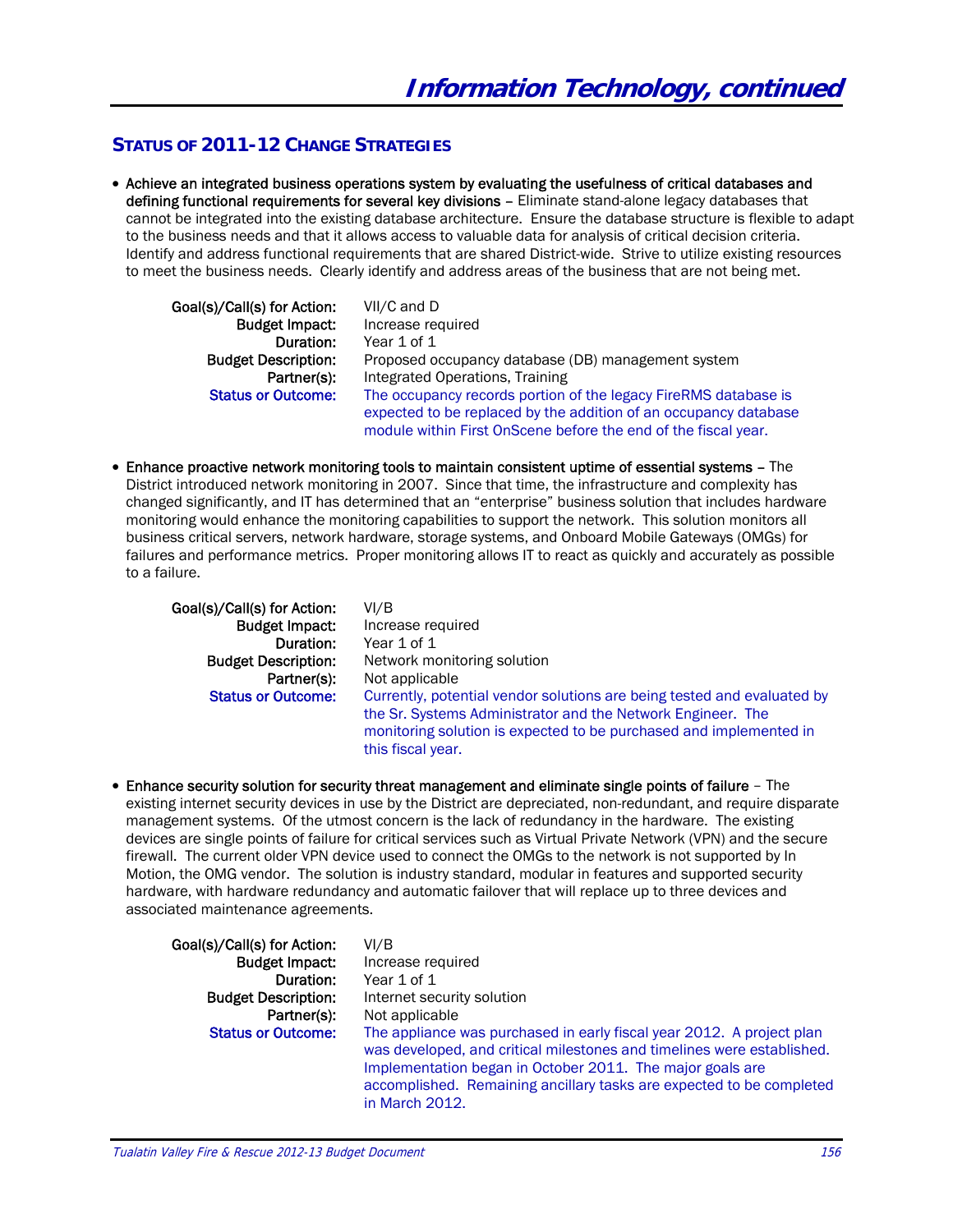# **STATUS OF 2011-12 CHANGE STRATEGIES, CONTINUED**

• Increase protection and provide redundancy of physical critical servers and file systems - Participate in the design of the Station 56 South Operating Center (SOC) remodel to incorporate a communications room to support a secondary Fire Operations Center (FOC). Relocate the District's disaster recovery systems from the North Operating Center (NOC) to the SOC.

| Goal(s)/Call(s) for Action: | III/A                                                                   |
|-----------------------------|-------------------------------------------------------------------------|
| <b>Budget Impact:</b>       | Resource neutral                                                        |
| Duration:                   | Year 2 of 2                                                             |
| <b>Budget Description:</b>  | Physical move of disaster recovery systems                              |
| Partner(s):                 | Not applicable                                                          |
| <b>Status or Outcome:</b>   | Due to unforeseen delays relating to site permits, the start of         |
|                             | construction of the SOC has been significantly delayed. Site plans have |
|                             | been reviewed and approved to support this change strategy. However,    |
|                             | the actual move of the recovery systems to the new location will not be |
|                             | completed this fiscal year and will be carried forward.                 |

 Formalize a model for the District's mobile computing needs using the functional requirements developed in fiscal year 2011. Purchase and configure new hardware for the capital replacement of Mobile Data Computers (MDCs) - At the direction of the Assistant Chiefs, a placeholder amount is being submitted until such time that a final needs analysis and matrix can be completed. The specific replacement hardware selection has not been determined. The project team is performing extensive research to determine the best solution for the mobile needs of the District. Functional requirements have been completed with the departments directly affected by mobile technology and a District-wide survey was reviewed. A matrix is being developed that will identify the necessary technology needs for each job description and role for Integrated Operations and Logistics before the purchase is made. While the purchase is planned for early fiscal year 2012, the implementation and installation process is likely to expand beyond one fiscal year due to the size of the project and impact on the technical staff.

| Goal(s)/Call(s) for Action: | VI/C, VII/C                                                                |
|-----------------------------|----------------------------------------------------------------------------|
| <b>Budget Impact:</b>       | Increase required (significant)                                            |
| Duration:                   | Year 1 of 2                                                                |
| <b>Budget Description:</b>  | Mobile computing technology upgrade                                        |
| Partner(s):                 | Communications, Integrated Operations, Fleet                               |
| <b>Status or Outcome:</b>   | Functional requirements were developed for the District in August 2010.    |
|                             | The technology matrix is being developed by the Logistics Division Chief.  |
|                             | The technology matrix will be a dynamic, ever-changing model in order to   |
|                             | adapt to evolving technology that best suits the District's needs. IT will |
|                             | work with the Assistant Fire Marshal to purchase the necessary mobile      |
|                             | platform to support the business need before the end of this fiscal year.  |
|                             | The new MDCs were ordered in December 2011. The selected                   |
|                             | hardware platform allows for a significant savings in installation time.   |
|                             | This Change Strategy is expected to be completed in this fiscal year and   |
|                             | will not be carried forward.                                               |

## **ADDITIONAL 2011-12 ACCOMPLISHMENTS**

 TVF&R's firewall, VPN concentrator, and Web content filtering solutions have been replaced by a consolidated firewall appliance that provides this functionality managed from a single intuitive Web-based interface. The previous hardware solutions were managed via disparate interfaces and hardware. The new appliance is also redundant (zero downtime except during planned maintenance events). The consolidation saved the District \$3,000 in annual maintenance fees.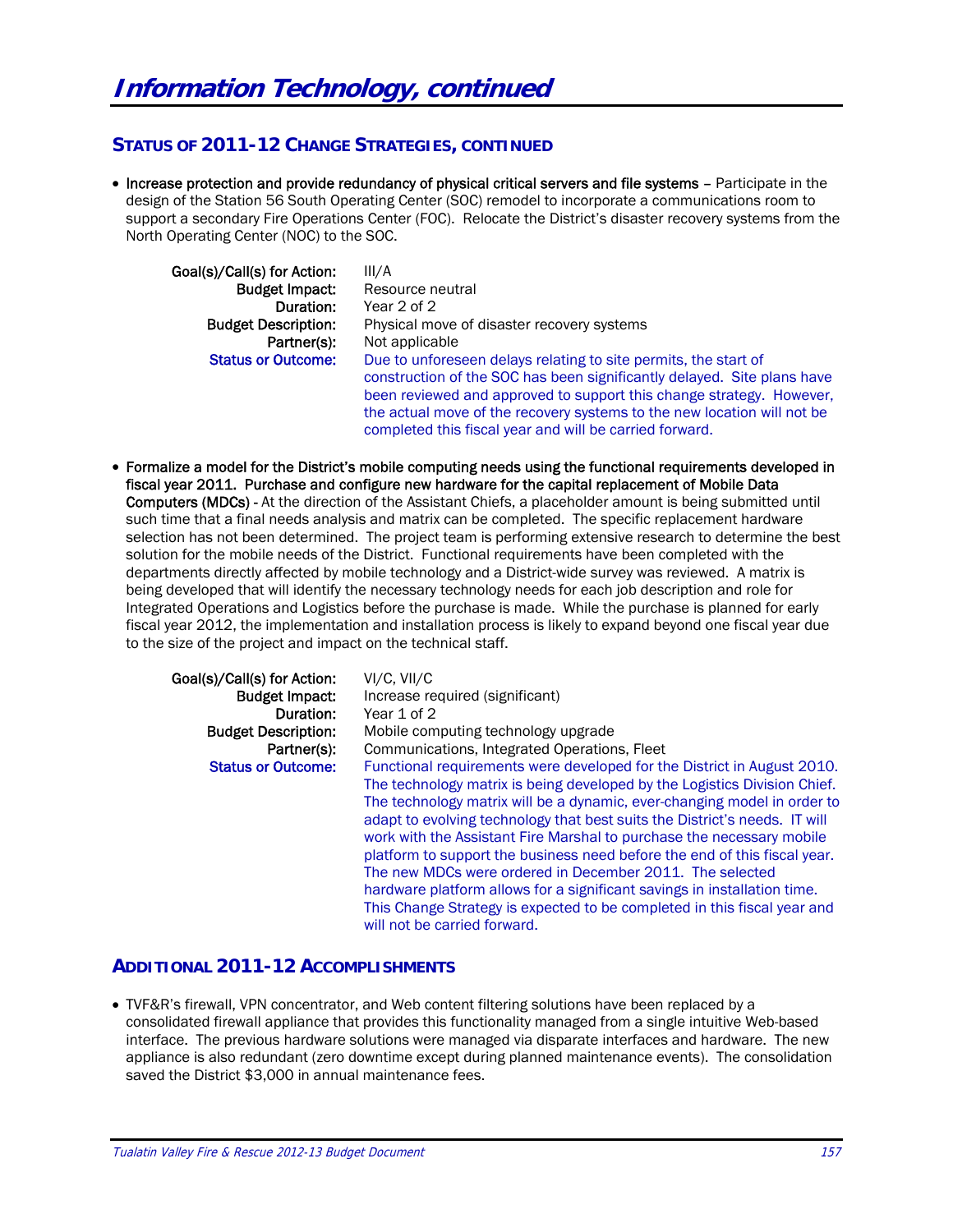#### **ADDITIONAL 2011-12 ACCOMPLISHMENTS, CONTINUED**

- Traditional tape backups had grown in size, becoming both expensive and too slow to provide timely data recovery. Instead of making a significant capital investment in a new tape library, it was determined that there was more benefit in changing the data protection strategy by writing backups straight to disk rather than tapes. The new storage solution leverages the backup FOC site for data replication for data center redundancy, as well as existing technology to backup and replicate data quickly and more efficiently.
- Leased printing services were introduced to eliminate a majority of the stand-alone networked printers, significantly reducing the costs to maintain the printing environment. Eligible leases were consolidated to one provider. The initial report from Finance shows that annual direct costs were lower by approximately \$8,000 to \$10,000 per year, and expected to continue to decrease as the older leases are consolidated into the new contract. The Service Desk realized a dramatic reduction in support calls associated with printer/fax/scanner issues. Total annual/fiscal savings is approximately \$38,000 to \$40,000 (fiscal year 2011 versus fiscal year 2009).
- Two major MUNIS server and client upgrades were successfully performed and accomplished without disruption to business operations.

# **2012-13 SERVICE MEASURES**

| <b>Service Measure</b>   | 2009-10<br>Actual | 2010-11<br>Actual | 2011-12<br><b>Estimated</b> | 2012-13<br><b>Projected</b> |
|--------------------------|-------------------|-------------------|-----------------------------|-----------------------------|
| Service Desk work orders | 3.217             | 2.582             | 1,825                       | 1.873                       |
| IT systems uptime (%)    | 99.94%            | 99.95%            | 99.95%                      | 99.96%                      |

 Provide technical support for and maintain the network infrastructure and maintenance needs of the District. Ensure the security of the network is consistent with internal and BUG policies.

| Goal(s):         | VI/3. VII/A                                                          |
|------------------|----------------------------------------------------------------------|
| Service Type(s): | Mandatory                                                            |
| Measured By:     | MUNIS work orders are monitored to ensure issues are dealt with in a |
|                  | timely fashion. Actively participate in the BUG/BOT meetings, and    |
|                  | maintain a representative in the BUG technical group.                |

 Participate as an active partner in project management, planning and implementation to support Districtwide business technology solutions.

| Goal(s):         | VI/5. VII/A                                                                                                                                     |
|------------------|-------------------------------------------------------------------------------------------------------------------------------------------------|
| Service Type(s): | Management                                                                                                                                      |
| Measured By:     | Open lines of communication are experienced from inception to<br>completion, resulting in a smooth and successful conclusion of the<br>project. |

#### Forecast IT expenditures and meet budgetary expectations.

| Goal(s):         | VIII/5                                                                |
|------------------|-----------------------------------------------------------------------|
| Service Type(s): | Essential                                                             |
| Measured By:     | Provide Finance with a 15-year capital spending plan to meet District |
|                  | technology requests.                                                  |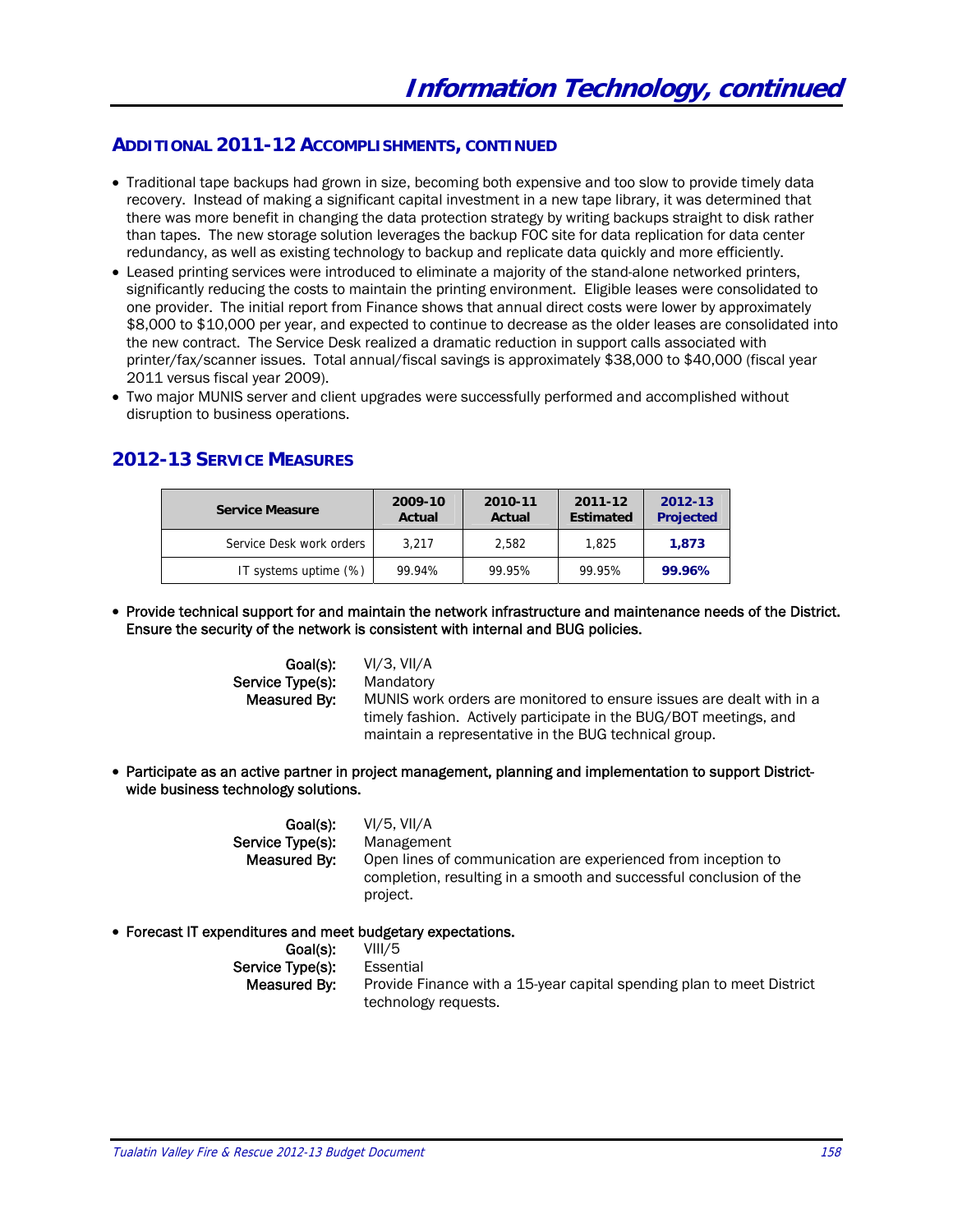# **2012-13 SERVICE MEASURES, CONTINUED**

 Monitor opportunities and proactively engage with partner agencies to support and encourage efforts in the area of electronic information system integration.

| Goal(s):         | VII/3                                                                |
|------------------|----------------------------------------------------------------------|
| Service Type(s): | Essential                                                            |
| Measured By:     | Prior to implementing new technology for large-scale projects as     |
|                  | modeled by the MDC replacement project, engage with partner agencies |
|                  | as part of the learning and research phase. Entertain alternative    |
|                  | purchasing options to ensure the best opportunities are realized.    |

## **2012-13 CHANGE STRATEGIES**

 Increase protection and provide redundancy of physical critical servers and file systems – Participate in the design of the Station 56 South Operating Center (SOC) remodel to incorporate a communications room to support a secondary Fire Operations Center (FOC). Relocate the District's disaster recovery systems from the North Operating Center (NOC) to the SOC.

| Goal(s)/Call(s) for Action: | III/3                                      |
|-----------------------------|--------------------------------------------|
| <b>Budget Impact:</b>       | Increase required                          |
| Duration:                   | Year 3 of 3                                |
| <b>Budget Description:</b>  | Physical move of disaster recovery systems |
| Partner(s):                 | Not applicable                             |

 Reduce the potential bottleneck of data throughput – Provides improved performance in overall access to the District's critical systems. This is a multiple year Change Strategy in order to adapt as technology changes and capacity needs expanded, e.g., IGA to provide hosted services to partner agencies. In addition, this allows Information Technology to prepare and plan for an innovative and cost-effective approach to replace physical workstations for the next hardware upgrade cycle. Particularly ideal for the fire stations, the move from traditional computer hardware to a virtualized solution is anticipated. In fiscal year 2012, a proof of concept project is underway with the FCO to reduce the number of pieces of hardware necessary to access secure enterprise network resources. Overall, a significant decrease in hardware costs, as well as administrative overhead to support the environment is the expected measurable outcomes. This initiative is also likely to result in a reduction in overall energy costs throughout the District.

Goal(s)/Call(s) for Action: VI/6 Budget Impact: Increase required Duration: Year 1 of 3 **Budget Description:** Modules to upgrade data links to data storage network Partner(s): Not applicable

 Introduce redundancy to the wireless LAN to support an increased demand for the use of mobile devices and the re-activation of the apparatus Wi-Fi MDC updates - The purchase leverages the existing wireless controller solution while providing redundancy where fault tolerance does not exist today.

Goal(s)/Call(s) for Action: VII/1

**Budget Impact:** Increase required Duration: Year 1 of 1 Budget Description: Additional Aruba Wireless Controller Partner(s): Not applicable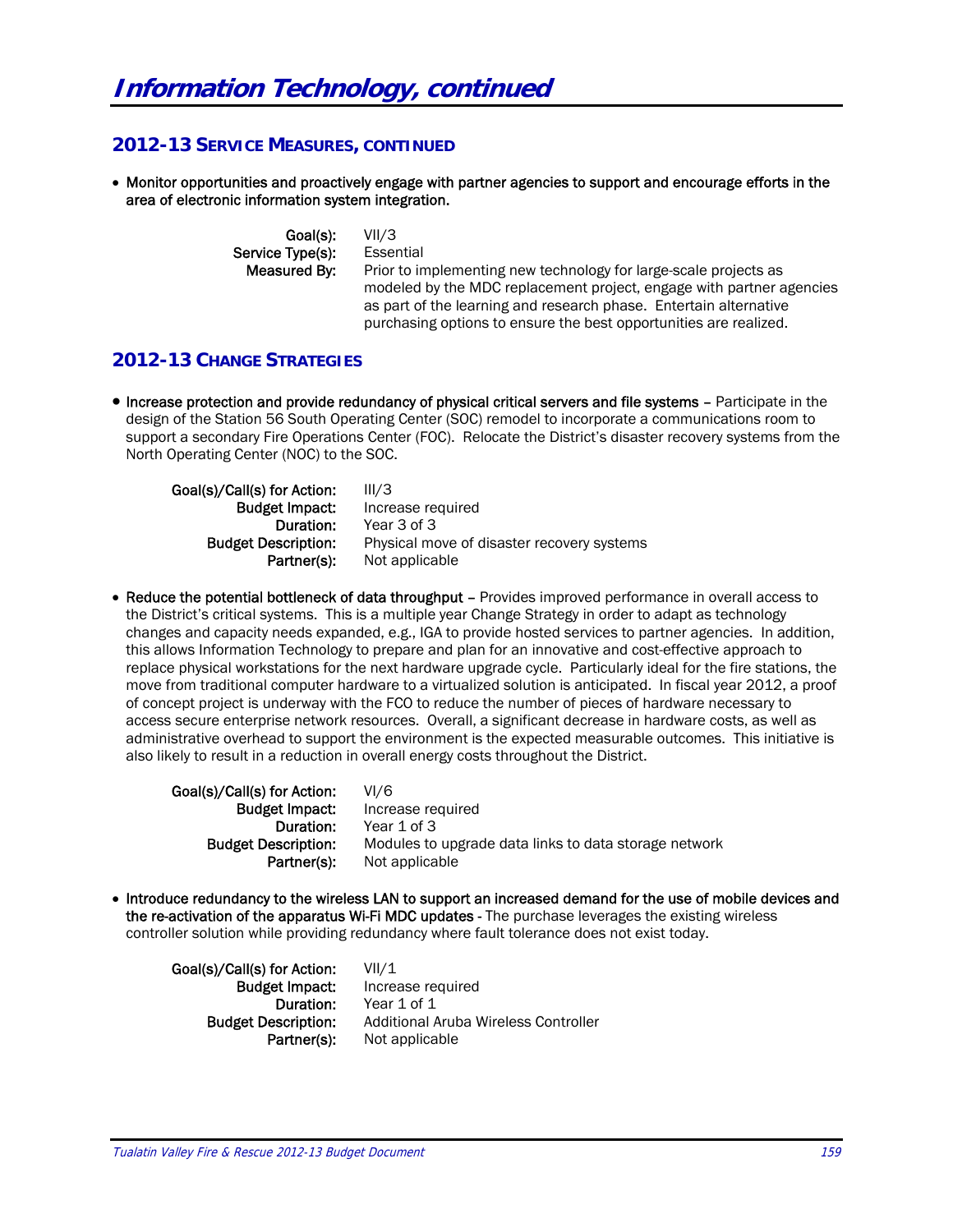# **2012-13 CHANGE STRATEGIES, CONTINUED**

 Evaluate opportunities for IT to provide an external service delivery model to support regional agencies. Develop an enterprise service delivery model to accommodate technology needs over extended geographical locations.

Goal(s)/Call(s) for Action: VII/1 and 3, VIII<br>Budget Impact: Resource neutra et Impact: Resource neutral<br>Duration: Year 1 of 1 **Budget Description:** Not applicable Partner(s): Communications

Year 1 of 1